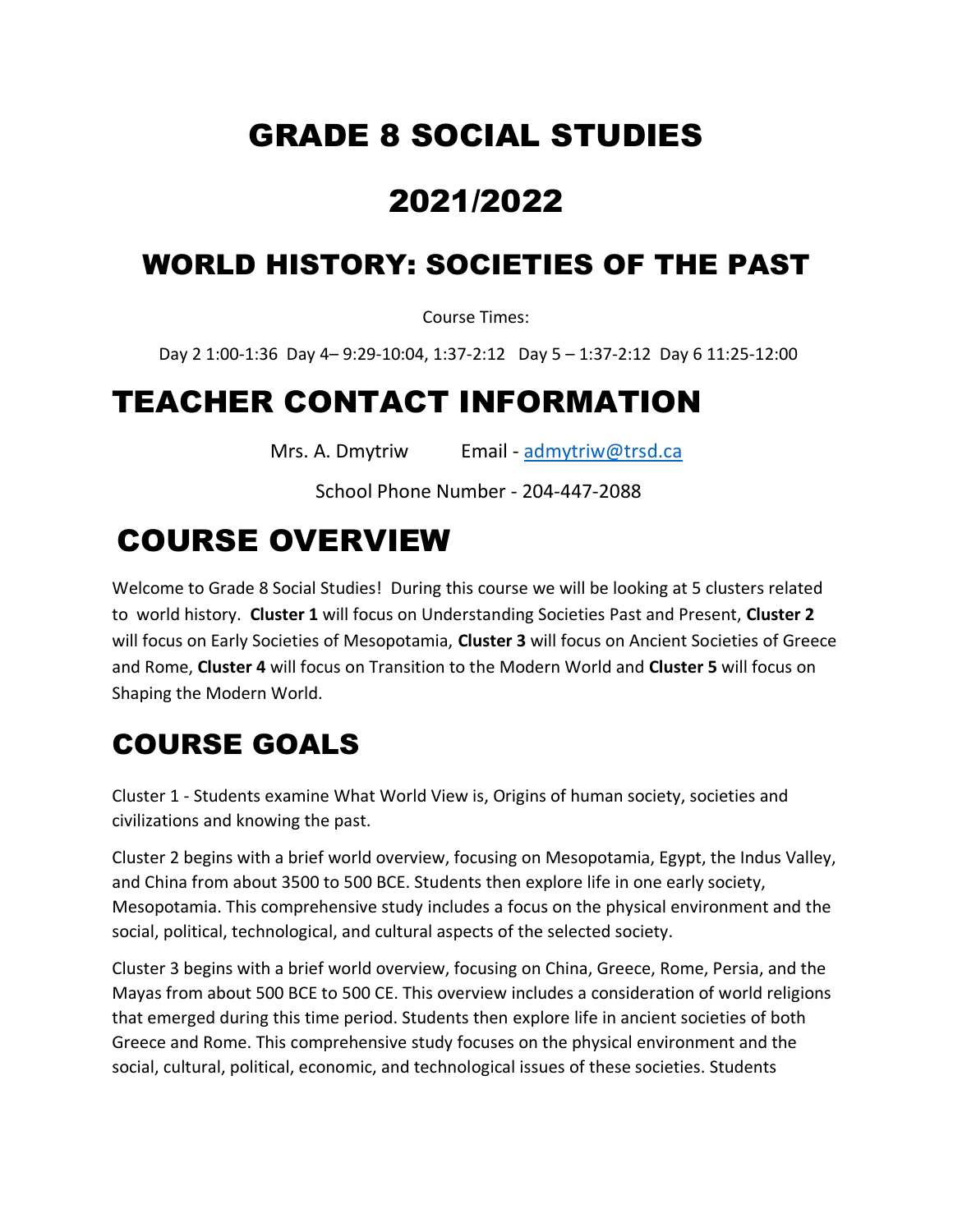consider the enduring qualities of the art, architecture, science, and ideas of ancient Greece and Rome, and explore their influence on the contemporary world.

Cluster 4 has a global perspective. It begins with a brief world overview, focusing on China, Europe, the Middle East, Africa, Asia, and the Americas from about 500 to 1400. Students then explore individuals and events in selected places in the world during this time period. This study includes a focus on the impact of the fall of Rome, the rise of Islam, Arab conquests and Viking invasions, life in medieval Europe, and the expansion of the Mongol and Ottoman Empires. Students examine the significance and impact of technological development and the spread of ideas during this period. Through an exploration of art, architecture, literature, and science, students consider achievements and contributions of diverse cultures during this period of transition to the modern world.

Cluster 5 Cluster 5 begins with a brief world overview, focusing on Europe, Africa, Asia, Australasia, and the Americas from about 1400 to 1850. Students then explore individuals, ideas, and events related to the Renaissance, the Protestant Reformation, global exploration, and the Industrial Revolution. Students also focus on the impact of changing social and political ideas and advances in science and technology. They examine the motivations for global exploration and territorial expansion and their impact on diverse groups, including indigenous peoples. Through an exploration of art, architecture, ideas, literature, science, and technology, students consider achievements and contributions of diverse cultures of the past and how they continue to influence and shape the modern world.

## COURSE PACING/MAJOR ASSIGNMENTS

Cluster  $1 - 8$  weeks

Course Learning Experiences: 1. What is World View? 2. Origins of Human Society

3. Societies and Civilizations 4. Knowing the Past

**Cluster 2** – 8 weeks

Course Learning Experiences: 1. Overview of Early Civilizations

2. Interaction With the Natural Environment 3. Communication and Art in Early Society

**Cluster 3** – 8 weeks

Course Learning Experiences: 1. Overview of Antiquity 2. Culture of Ancient Greece 3. Democracy in Ancient Greece 4. Roman Empire 5. Legacy of Ancient Rome and Greece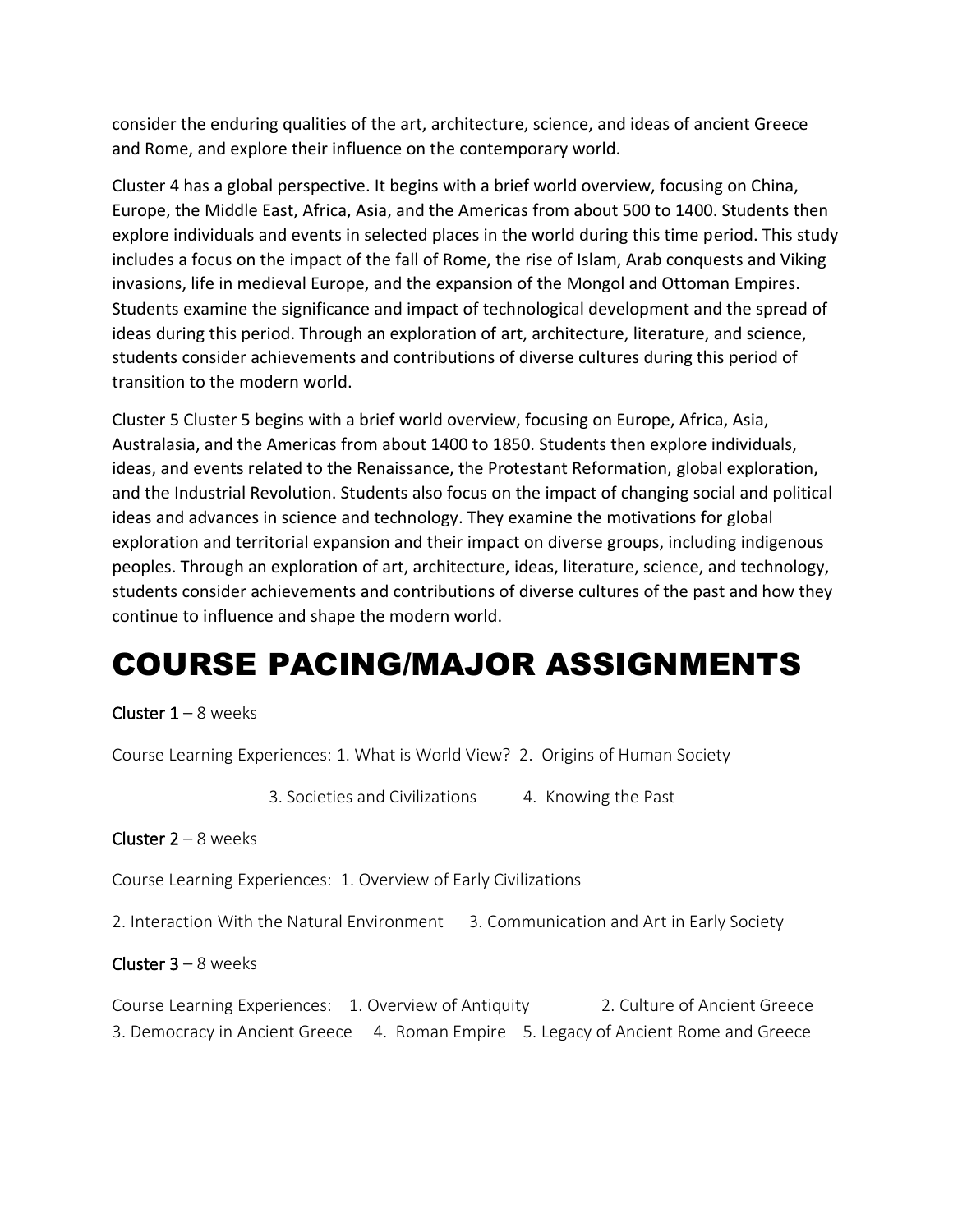#### Cluster  $4 - 8$  weeks

 Course Learning Experience: 1. Overview of the Middle Ages 2. Life in Medieval Europe 3. The Rise of Islam and the Ottoman Empire 4. China and the Mongol Empire 5. Legacy of the Middle Ages

#### **Cluster 5 – 8 weeks**

Course Learning Experiences: 1. World Overview 2. Global Exploration

3. Renaissance and Reformation 4. Industrial Revolution

Cluster 1 – Students will have group and individual assignments, mapping, presentation on creation stories and a final unit test.

Cluster 2 –Students will have group and individual assignments, mapping, presentations and a final project on the Indus Valley or China

Cluster 3 – Students will have group and individual assignments, mapping, presentations, project on Roman Gods, Greek Mythology, tests on both Rome and Greece.

Cluster 4 – Students will have group and individual assignments, mapping, presentations and a final unit test.

Cluster 5 – Students will have group and individual assignments, mapping, presentations and a final unit test.

Pacing is subject to change at the discretion of the teacher.

Assignments and pacing are subject to change at the discretion of the teacher. If behind, we will not get to complete all clusters.

## MATERIALS

Students are expected to bring the following materials to all classes:

-pen/pencil

-binder with loose leaf or notebook with lined pages

- textbooks will be kept in the classroom until needed – students may sign them out if they are needed for homework